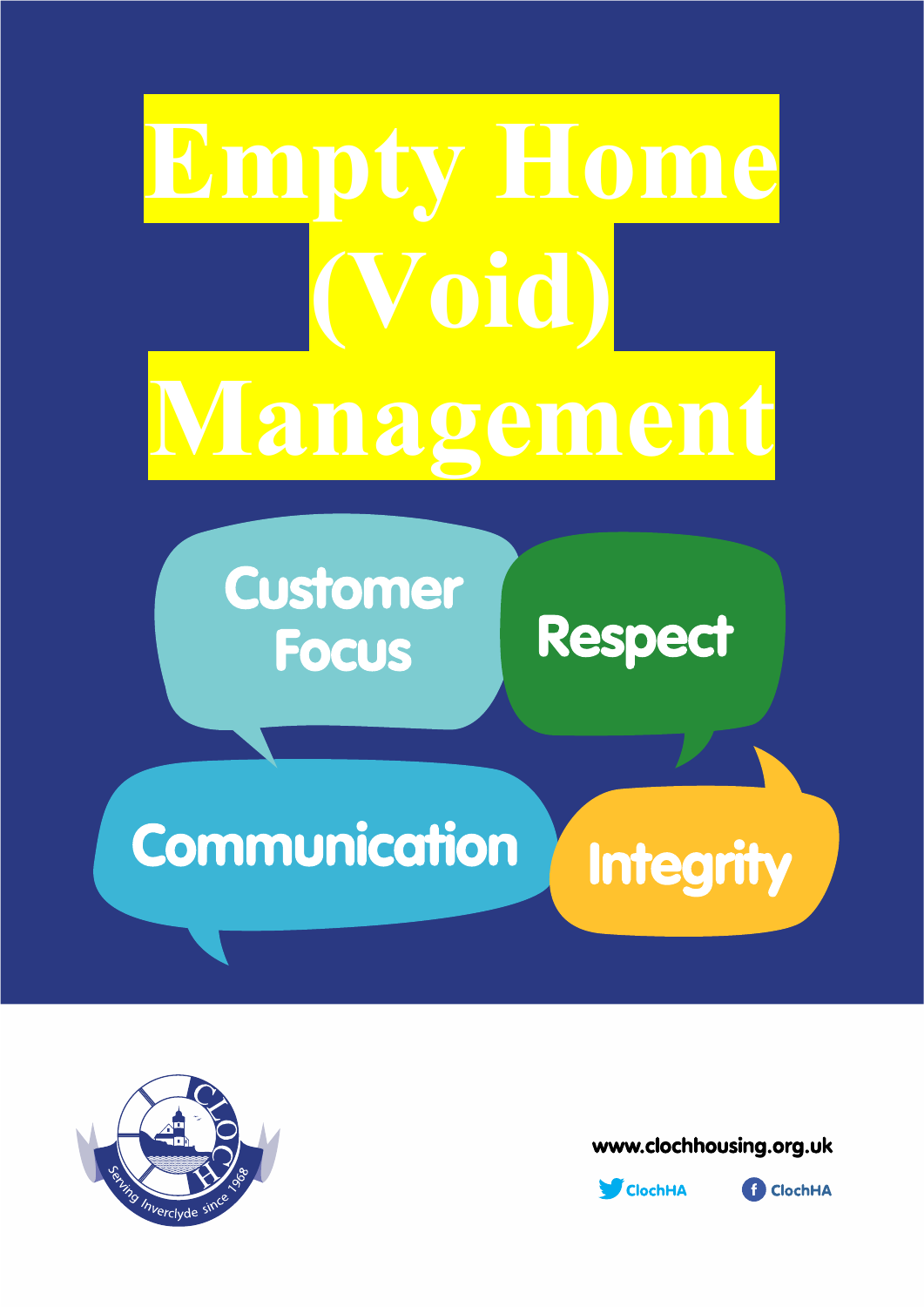#### **INTRODUCTION**

- 1.1 This document outlines Cloch Housing Association's policy in relation to the management of empty properties (voids).
- 1.2 Cloch adopts the definition of a void property as "a dwelling which is on the rent account, but for which there is no current tenancy".
- 1.3 The association recognises that there are different ways in which a property can become void and defines them as follows:
	- Formal Termination The tenant is required to give 28 days' written notice in terms of their tenancy agreement of their intention to leave the property
	- Death of Tenant Where Cloch are notified of the death of a tenant and there is no successor.
	- Abandonment Where Cloch issues a legal notice to a tenant who has vacated the property without notice.
	- Eviction Where Cloch completes court action to evict a tenant.
	- Transfers Where the tenant is re-housed by Cloch
	- Development Voids Where a new property is handed over to Cloch as complete and is untenanted.
	- Decants Where a tenant must be moved, usually temporarily, from their property for the purposes of refurbishment or because of the property becoming uninhabitable, e.g. fire, flood.
- 1.4 The purpose of this policy is to outline how Cloch Housing Association will provide an efficient and customer driven void process.

#### 2 AIMS AND OBJECTIVES

- 2.1 The association will ensure that a void property is re-let as soon as possible to:
	- Minimise rental loss
	- Prevent further deterioration of a property through being unoccupied
	- Reduce the possibility of vandalism and theft
- 2.2 This Void Management Policy is to be read in conjunction with the Void Management Procedure and will be implemented by both the Housing Services and Property Services sections.
- 2.3 The association has identified the following general aims and objectives in relation to the management of empty properties: -
	- To minimise the loss of rental income by re-letting properties as soon as the notification of an end of tenancy is received.
	- To maximise the opportunity to meet housing needs by allocating properties efficiently.
	- To minimise the repair expenditure whilst not deterring acceptances.
	- To maximise the empty house period to undertake planned improvements.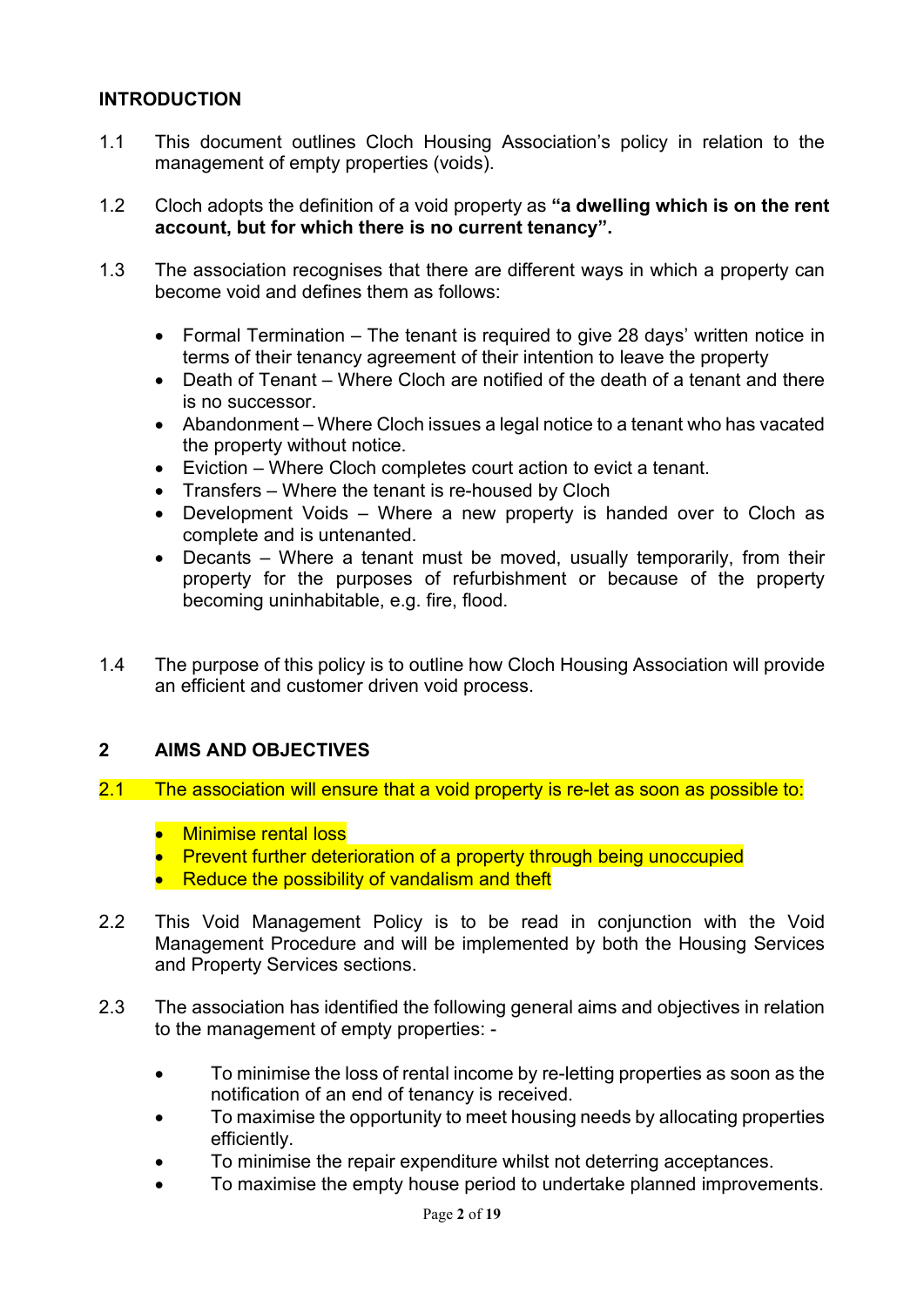- To minimise the number of offers made before a property is let.
- To provide committee with the necessary information that assists them to effectively monitor void performance.
- To continually improve the service through recording staff and tenant's views.
- To ensure accommodation offered is to the standard specified in the lettable standard and complies with all Health & Safety requirements.
- 2.4 The association will seek to minimise the time that a property is void, recognising that an empty property represents: -
	- Lost rental income to the association
	- An opportunity to alleviate an applicant's housing need
	- A negative image for the area in particular for immediate neighbours
	- A target for vandalism resulting in increased costs and safety concerns from the neighbours
	- The danger for a deterioration in its condition thus resulting in increased repair costs.
- 2.5 The association will involve tenants in void management by;
	- Giving tenants information about the void procedure in the Tenants Handbook;
	- Ensuring that tenants are fully aware of their tenancy obligations in relation to giving notice of ending their tenancy and the condition in which the property must be left.
	- Encouraging tenants to report abandoned properties by placing articles in both the handbook and newsletters;
	- Raising tenants' awareness about the costs incurred because of leaving properties in poor condition and encouraging tenants to remove all items from the property and leave it in a clean and tidy condition
	- Ensuring all New Tenants receive a New Tenant Satisfaction Questionnaire to identify gaps in either the void management or the allocation process. The results of this are analysed and reported to the Housing and Property Services Sub Committee at regular intervals.

#### 3. LEGAL BACKGROUND AND COMPLIANCE

- 3.1 The management of voids is undertaken to ensure the association lets its housing stock in a condition which meets the legal obligations under the relevant legislation such as the Housing (Scotland) Act 2001 which incorporates relevant repairing and tenancy related obligations. In addition, Health & Safety legislation is recognised for electrical and gas safety checks which are legally required.
- 3.2 This policy takes account of current good practice and to the Scottish Government Social Housing Charter outcomes 4, 11 and 13 which state that: -

Outcome 4 –Quality of housing "Tenants homes as a minimum, meet the Scottish Housing Quality Standard by April 2015 and continue to meet it thereafter, and when allocated, are always clean, tidy and in a good state of repair"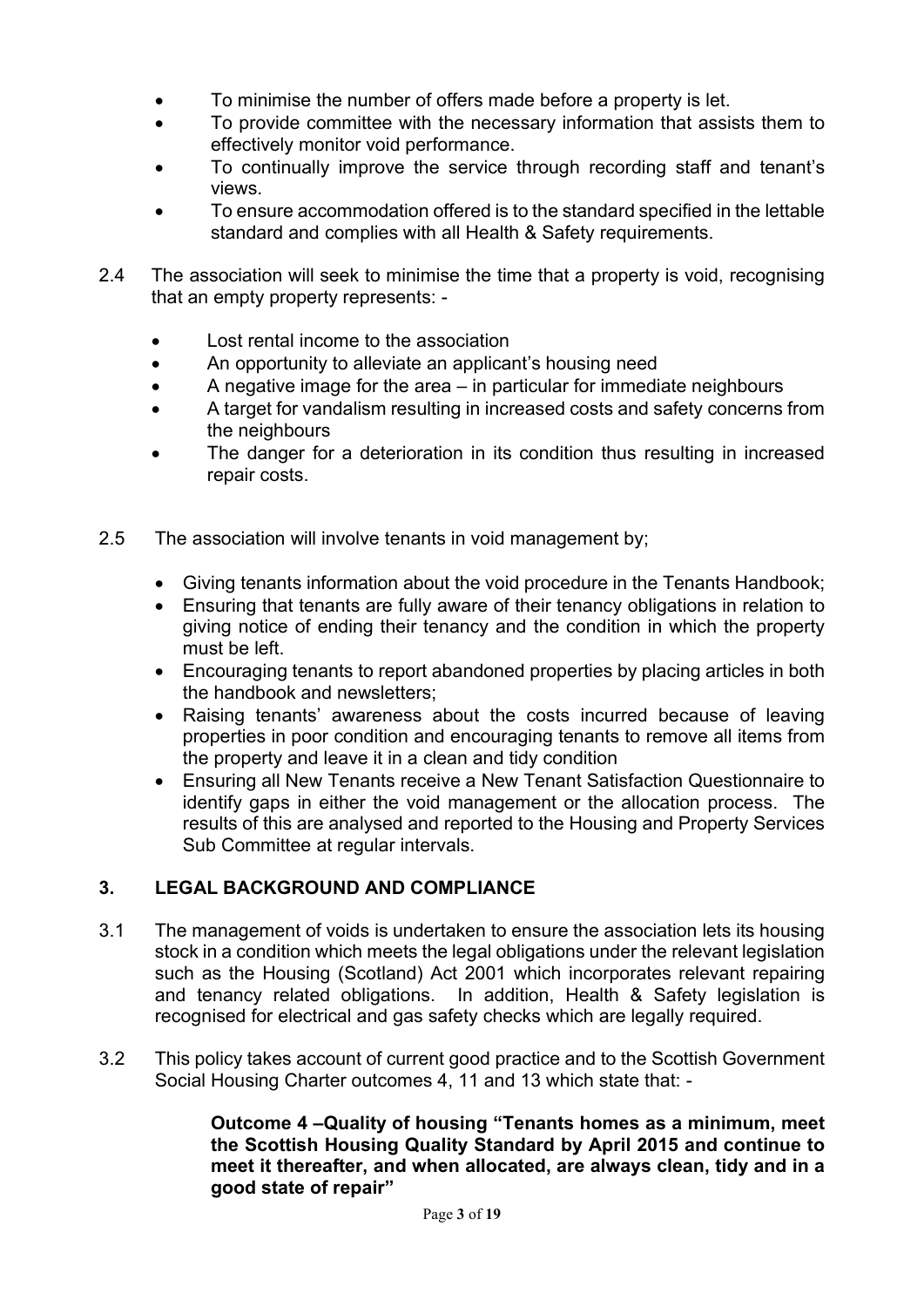Outcome 11: Tenancy sustainment "tenants get the information they need on how to access support options to help them to remain in their home and can get suitable support including services provided directly by the landlord and by other organisations."

Outcome 13 – Value for money "Tenants, owners and other customers receive services that provide continually improving value for the rent and other charges they pay"

3.3 The terms of the Scottish Secure Tenancy Agreement and the Short Scottish Secure Tenancy Agreement that are specific to the implementation of the Void Policy are found in Section 6 entitled "Ending the Tenancy". Cloch's staff will ensure that these terms are explained to tenants during the Sign-Up Process. Where a tenant expresses their wish to move on or transfer they will be given clear guidelines on their termination responsibilities.

#### 4. RISK MANAGEMENT

- 4.1 By having a detailed Void Management Policy & Procedure the association minimises risks associated with this area of work. These documents highlight who has responsibility for the different stages in the Void Procedure and ensures that potentially hazardous elements such as gas and electricity are checked by registered tradesmen prior to letting a void property to a new tenant.
- 4.2 In addition, the risk of not having such a policy and procedure in place is that properties will be let outwith the scope of legislation and the lettable standard which Cloch adopts. Should the Association fail to do this it puts our tenants and the organisation at risk both from a safety/physical perspective and a potential financial risk through penalties etc.
- 4.3 The risk of not adhering to this Policy & Procedure would result in delays in properties being relet, or properties becoming less desirable due to lower standards, all resulting in void loss which has a financial impact on the association.

#### 5 PROCEDURES

5.1 The association has a detailed Void Management Procedure which is used to implement the policy. The procedure describes the processes involved from termination of a tenancy through to the allocation and letting of the property to a new tenant.

#### 6 TERMINATION OF TENANCY

6.1 The void management process will start when a completed Notice of Termination of Tenancy or letter has been received. Notice must be in writing or made via the association's tenant portal, MyCloch. We will not accept verbal notice in person, by phone or notice by email.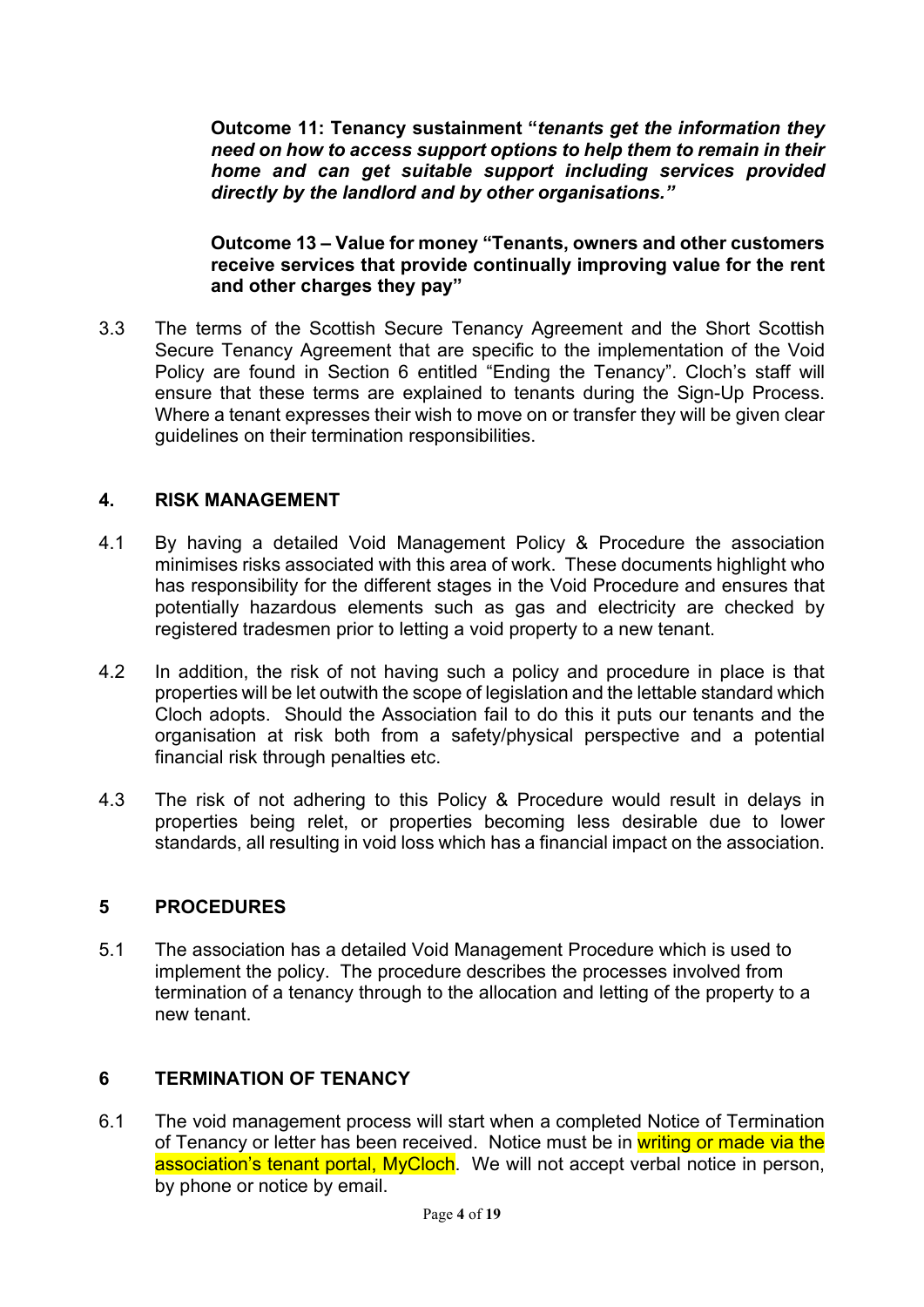- 6.2 A minimum of 28 days written notice must be given in accordance with the Tenancy Agreement.
- 6.3 Where less than 28 days written notice is provided, the association will take the termination date as being 28 days from when notice is received, unless the property can be reallocated before this time, thus minimising rent arrears.
- 6.4 Properties can be recovered due to a tenant abandoning their tenancy, in such cases reference should be made to the Abandonment Policy & Procedure – Policy 040 - which should be implemented in conjunction with this policy.
- 6.5 Properties can be recovered due to the tenant being evicted, in such cases reference should be made to the Legal Action & Eviction Policy & Procedure – Policy 027 - which should be implemented in conjunction with this policy.
- 6.6 Tenancies can end on the death of a tenant, in such cases reference should be made to the Death of a Tenant Policy – **Policy 041** - which should be implemented in conjunction with this policy.
- 6.7 Outgoing tenants will always be required to provide ongoing contact details if the association requires getting in touch after keys are handed in
- 6.8 The process to reallocate a property begins as soon as termination notification is received. In certain circumstances, with agreement of the outgoing tenant, repairs may be completed or accompanied viewings with prospective tenants may take place during the notice period

#### 7. PRE-TERMINATION INSPECTIONS AND KEY ISSUES

- 7.1 A pre-termination inspection will be arranged on receipt of the termination notice. The association is entitled as the landlord to gain access to the property to carry out the inspection. The purpose of the inspection is to check the condition of the property and inform the outgoing tenant of what they need to do before they leave. This will allow the Association's Staff to impress upon the tenant the need to leave the dwelling clean and free of rubbish, and to discuss the payment of any outstanding rent, rechargeable repairs or other debt. In addition, any repairs which are the association's responsibility will be raised on the date of inspection.
- 7.2 Tenants are required to make good any damage to the property that is due to misuse, alterations made or neglect, even if this is not visible and discussed at the pre-termination visit. Following the inspection, the tenant will be advised in writing of the work that requires to be done. Where this work is not completed at the time of termination the tenant will be recharged the costs.
- 7.3 The outgoing tenant must return 2 full sets of keys (i.e. 2 sets of house keys, 2 controlled entry keys/fobs etc.), otherwise the tenant will be recharged the costs of changing the locks to the property. Keys must be returned to the Association by 12 Noon on the day of termination otherwise the termination date will be changed to the next working day. In cases when keys are returned after the proposed date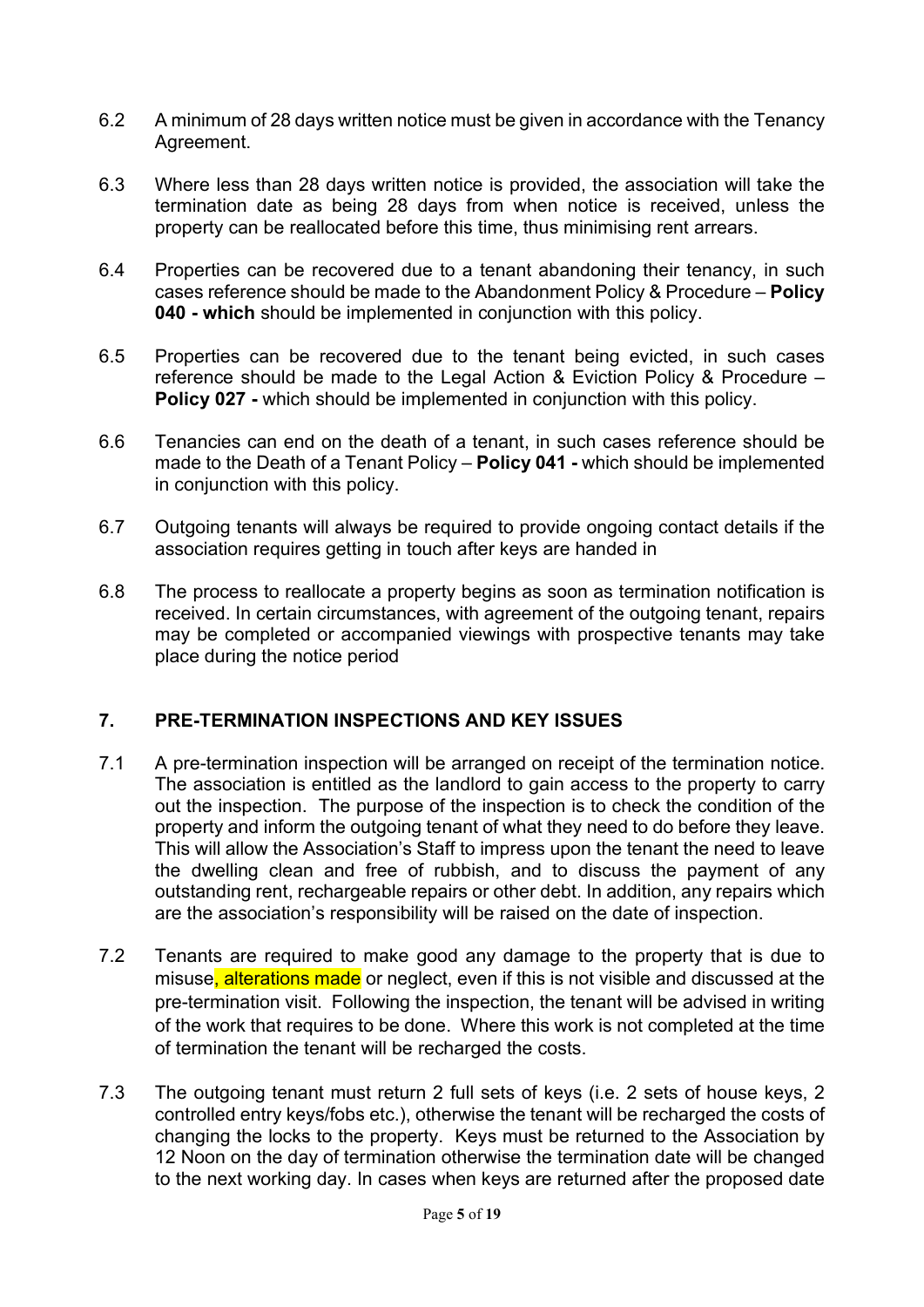of termination this will result in the outgoing tenant being charged rent up to this date. The date the keys are returned will become the final termination date.

- 7.4 In the event of keys not being received by the due date, Housing Services Staff will pursue them as soon as possible. Staff should liaise with the Senior Housing Officer as to whether to pursue the outgoing tenant or to commence the Abandoned House Procedure.
- 7.5 If keys are returned with no termination form, they will be passed to Housing Services Staff to pursue the outgoing tenant for a signed Termination of Tenancy Form, otherwise the Abandoned House Procedure will commence.
- 7.6 In cases when keys are returned due to the death of a tenant, contact should be made with the next of kin or nearest relative and a death certificate sought. (For more detail see Death of a Tenant Policy - Policy 041)
	- 7.6.1 When the association is notified of the death of a tenant, Housing Services staff will pursue the next of kin or nearest relative for both keys and a copy of the death certificate.
	- 7.6.2 In such cases, a period, usually up to 2 weeks, should be allowed for the house to be cleared. The association recognise the difficulties and sensitivities associated with clearing the belongings of a deceased person; therefore, the Senior Housing Officer has discretion to extend this period.

#### 8. PRE-ALLOCATIONS

- 8.1 To minimise any void loss, the association will pre-select an applicant for the void property as soon as possible after the notice has been received.
- 8.2 All transfer applicants will be visited prior to an offer being made. The purpose of this visit is to ensure that the property is to an acceptable standard to allow the offer to be made and if required advise tenant of necessary work to be done to allow offer to proceed.

#### 9. VOID INSPECTION AND SECURITY

- 9.1 Once the Property Services Section receives keys to a void property, the appropriate paperwork will be completed by the Maintenance Assistant and issued to the Property Services Officer to carry out the house inspection. The inspection will be completed, and the works orders issued to the contractor by close of business the following working day of the keys being received. In cases where the void cannot be inspected due to the poor internal condition of the property the timescale will potentially extend the target date by up to a maximum of 48 hours.
- 9.2 The repairs required to the empty properties will be assessed against the association's "Minimum Lettable Standard" (Appendix 1).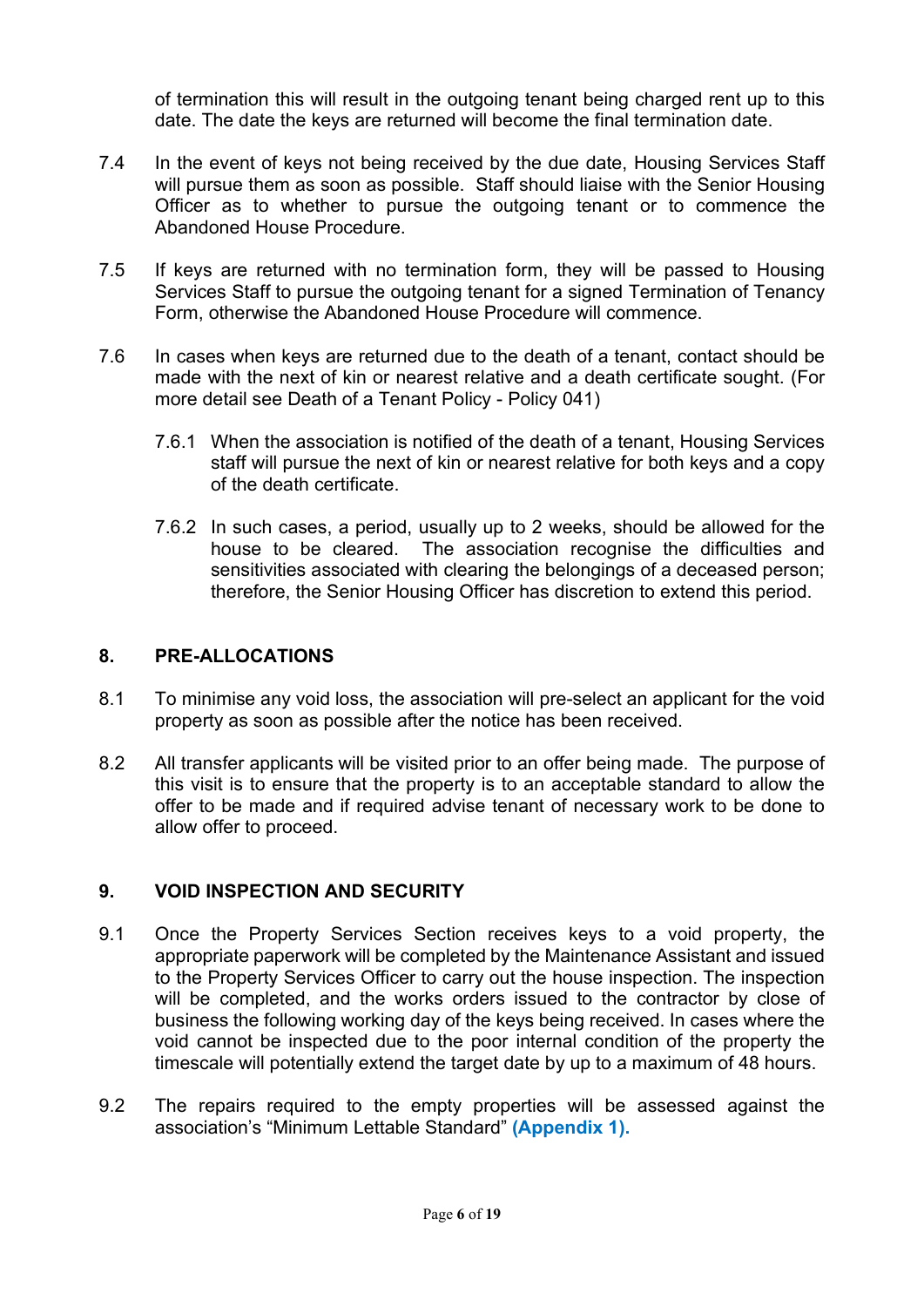- 9.3 Some repairs may not need to be carried out prior to the house being allocated and can be completed once the new tenant is in place. However, in all cases an electrical and gas safety check is required. Property Services will advise the Housing Services team in writing of repairs of this nature in order that all prospective tenants can be advised of outstanding repairs.
- 9.4 All voids are post-inspected by Property Services staff, this will normally be the Property Services Officer. No prospective tenant should sign up for a new tenancy unless the property has been checked and passed as lettable by the appropriate staff. A copy of the Energy Performance Certificate will be left in the property for the new tenant.
- 9.5 Where required appropriate security measures will be taken to protect void properties against vandalism. The association will endeavour to have security fitted the same day the keys are received. If tenants are unable to hand in their keys before 12 Noon on their tenancy end date, they will be asked to contact the office prior to handing in the keys, so that security can be ordered for later that day.
- 9.6 As a general rule, all ground-floor properties will require security in areas where there have been previous issues with vandalism, but Housing Services staff will be consulted as to whether security should be fitted in all vacant properties.
- 9.7 Security should be removed from the property, where it remains unoccupied, within 1 week of the tenancy start date – any deviation from this will be at the discretion of the Senior Housing Officer or Housing Services Manager.
- 9.8 Cloch aim to carry out all repair work within a maximum timescale of 7 calendar days, unless major repairs have been identified or the association is taking the opportunity to complete planned works whilst the property is void. The Property Services Officer will post inspect the quality of work carried out in void properties in every instance to ensure the quality of workmanship is acceptable to the association.
- 9.9 We will ensure copies of gas, electric and energy performance certificates are available to issue to new tenants
- 9.10 During the void period, Property Services staff will be responsible for ensuring that weekly visual inspections of the exterior of the property take place. Any security, which has been tampered with or vandalised will be rectified immediately.

#### 10. MINIMUM LETTABLE STANDARD

10.1 The association has set a minimum re-lettable standard (Appendix 1). This standard goes beyond statutory gas inspections, provision of energy performance certificate, an electrical check and lock change. It provides clarity as to what will be done before the new tenant moves in. Tenants will be advised of our standard at the accompanied viewing stage.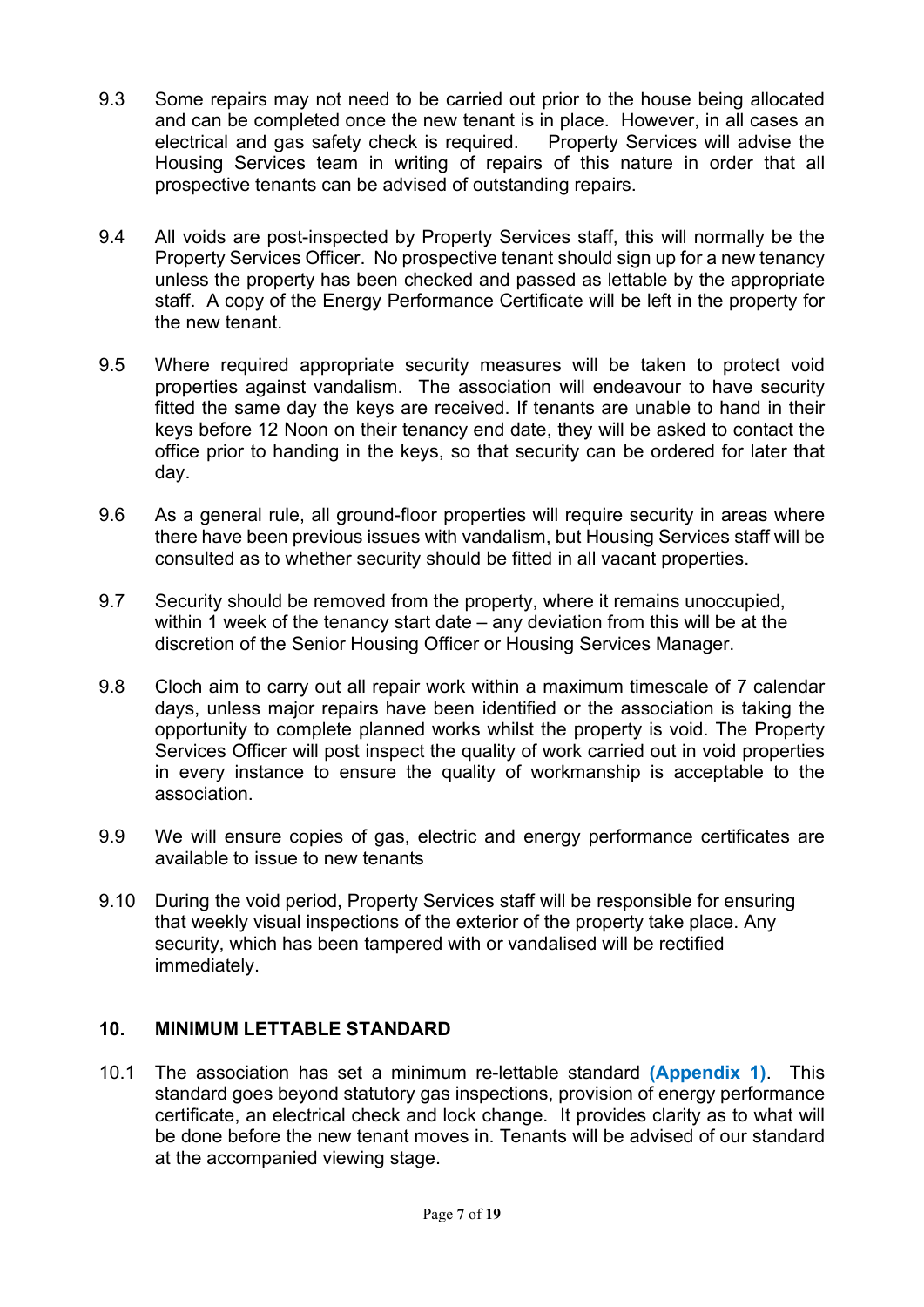#### 11. DECORATION ALLOWANCES

- 11.1 Properties which are proving difficult to let because of poor decoration may be awarded a decoration allowance.
- 11.2 The Housing Services staff member and/or Property Services Officer will make this request to the Senior Housing Officer/Housing Services Manager who will be responsible for authorisation. The allowance will consist of shopping vouchers or a gift card and will be  $£35$  per room. It will not always be the case that every room requires major redecoration, and the number of rooms should be stated in the initial request.

#### 12 PLANNED MAINTENANCE AND UPGRADING

- 12.1 Properties scheduled for planned maintenance or upgrading are identified in the annual programme. To keep disruption to existing tenants to a minimum, works will be carried out if a property becomes vacant wherever this is possible and practical within the agreed programme.
- 12.2 Property Services Officers will liaise with the Property Services Manager when an applicable property is due to become vacant and thereafter it will become the responsibility of the Property Services Team to ensure that works proceeds as quickly as possible to keep the void period to a minimum.
- 12.3 All upgrading works undertaken in the void period will be carried out in accordance with the Associations' Planned Maintenance Programme and Procedures.

#### 13 MUTUAL EXCHANGES

- 13.1 Tenants will be required to accept properties in their current condition at the time the mutual exchange is approved and in accordance with the Mutual Exchange Policy (Policy 029), excluding any responsibilities which fall under the association's remit as detailed in the Tenancy Agreement such as gas and electrical safety checks. Prior to agreeing whether a Mutual Exchange will proceed, Cloch's properties will be inspected by Housing Services staff and the Property Services Officer. No void period or rent loss will occur through a Mutual Exchange.
- 13.2 The association will carry out gas and electrical safety checks for mutual exchanges. This will be carried out on the day the mutual exchange has been proposed to take place.
- 13.3 A mutual exchange will be refused if a tenant has failed to rectify unauthorised alterations or damage to a property caused by misuse or neglect. Refer to our Mutual Exchange Policy.

#### 14. ALLOCATIONS PROCESS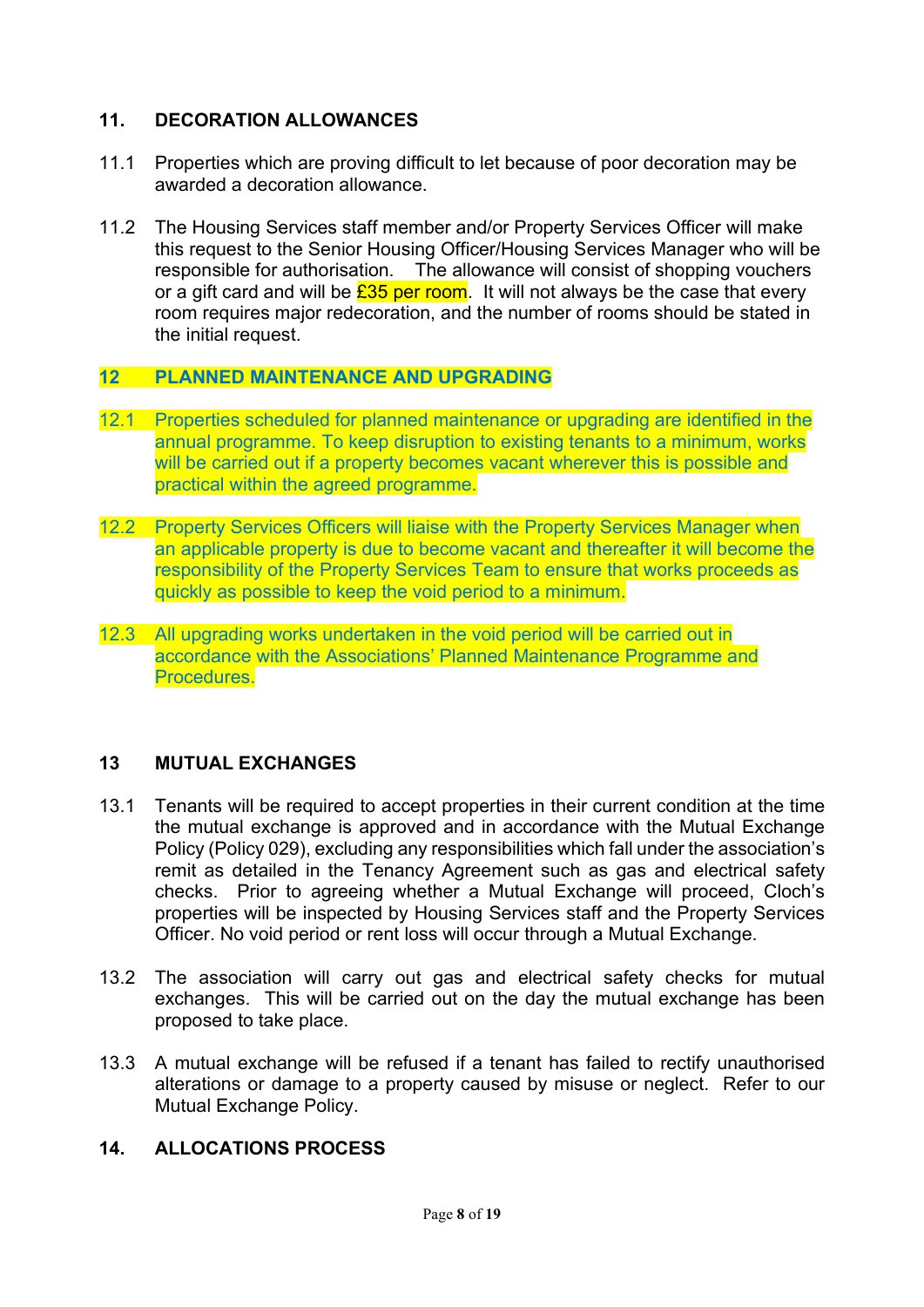- 14.1 The association's Allocations Policy (Policy 028) details how the association will allocate its void properties. New tenants will be liable for rental payments from their date of entry and the property will be habitable from that date.
- 14.2 The allocation process will begin as soon as notice is handed in (depending on condition or work required to the property); to allow the new tenancy to commence as soon as possible after the property has been returned to a lettable condition. Where the property is in poor condition or requires major repair work it may be appropriate not to begin the lettings process until the property has been vacated and the Property Services Section have issued repair works orders. In most cases, staff should select an applicant for the property but not carry out the accompanied viewing until repair works are nearing completion.
- 14.3 The association has developed an online process for completing the offer and signup/on-boarding process for new tenants. The My New Home process will be used where appropriate for new tenants to review relevant information and complete documentation prior to being issued with keys.

#### 15. ACCOMPANIED VIEWINGS

- 15.1 Once an applicant has pre-accepted a property an accompanied viewing should be immediately arranged. If the house is still occupied, the existing tenant should be contacted to arrange a suitable time for a viewing. Keys will not be issued to prospective tenants until a tenancy agreement has been completed.
- 15.2 As the accompanied viewing is the initial contact with a prospective new tenant, it is vital that the applicant receives quality information and advice. This is important, so the applicant has the information to make an informed decision. The applicant must be fully aware of their rights and responsibilities. This is the initial stage in developing a positive relationship between the association and the new tenant.

#### 16. SIGNING OF TENANCY AGREEMENT

- 16.1 Once the date of entry has been established, the new tenant will sign their tenancy agreement on that date, this may be completed using the 'My New Home' process during the accompanied viewing or in person at the office.
- 16.2 A checklist has been developed to ensure that staff provides the new tenant with all necessary advice, information and support. The aim is to ensure the tenant has the information and support to have a successful tenancy.
- 16.3 Once the tenancy is signed the association will follow up this process with an email or letter to welcome the tenant to their new home. This will provide further information on becoming a Cloch tenant including how to report repairs, pay their rent and how to sign up for Cloch's self-service portal, MyCloch.

#### 17. NEW TENANT VISIT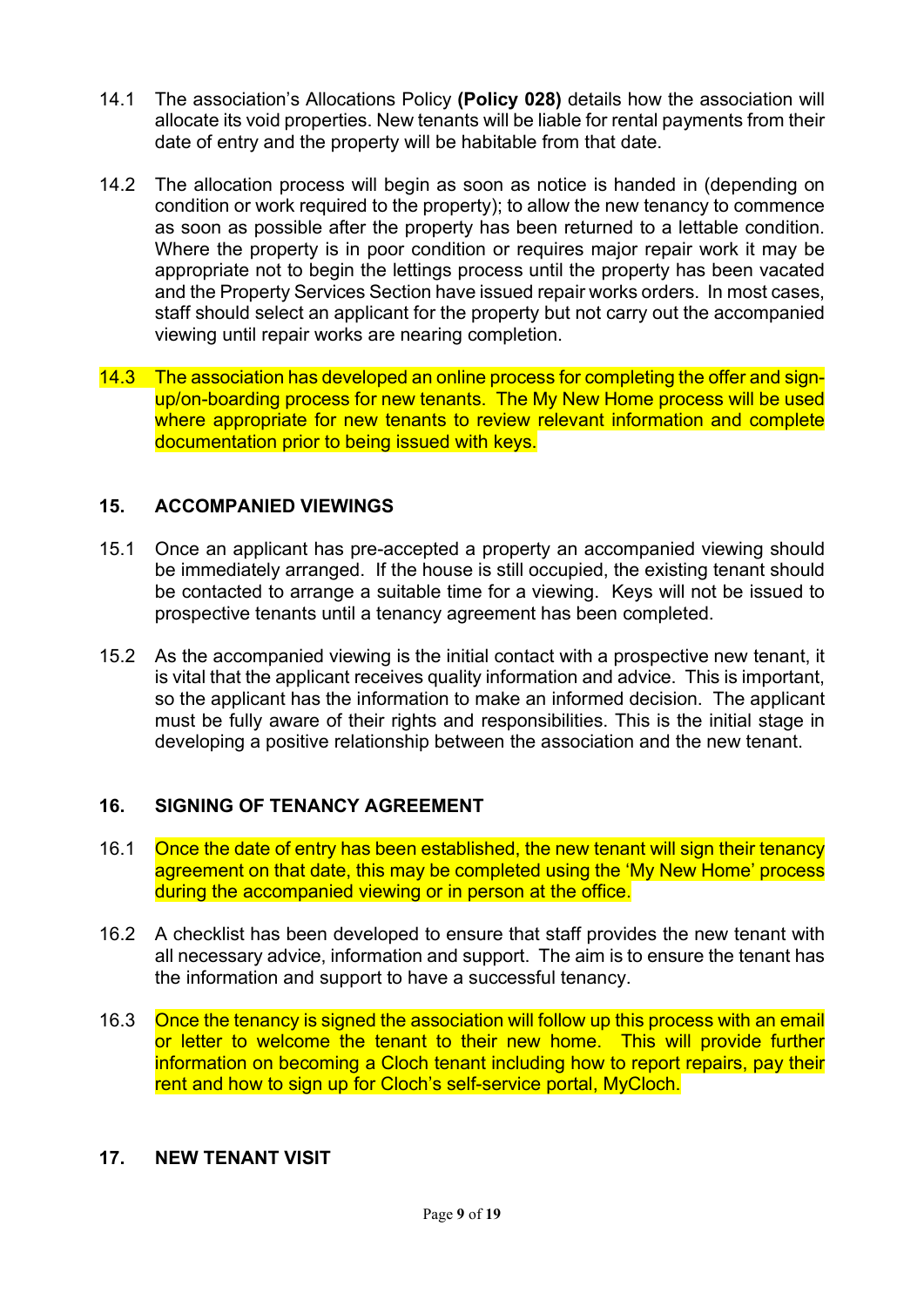17.1 All new tenants will be visited within 8 weeks of their tenancy starting. The purpose is to make sure they have moved into the property and identify any tenancy/support issues.

#### 18. NEW TENANT SURVEY

18.1 All new tenants will be asked within 8 weeks after commencement of tenancy to complete a new tenant satisfaction survey. The purpose is to analyse all aspects of the allocation and void process.

#### 19. DIFFICULT TO LET PROPERTIES

- 19.1 There are several outside factors that can influence the length of time which a property remains void. Difficulties that can arise in relation to voids include:
	- high turnover
	- difficult to let areas
	- difficult to let properties
- 19.2 These problems may result from:
	- lack of demand/need (for area, property type, property size, property condition)
	- lengthy repair periods (if contractors having to order goods etc.)
	- vandalism
- 19.3 Should the association believe that these difficulties are a cause for concern in void management several methods can be adopted towards addressing these problems.
- 19.4 Some of these methods are set out in the association's Estate Management Policy and include the option of developing an Estate Action Plan with residents.
- 19.5 The Estate Action Plan will cover a range of issues and problems affecting a particular area and endeavours to address these problems through joint action with residents and relevant agencies (such as the Police, ASIST, Social Work, Environmental Services Department, etc.)

#### 20. THE RIGHT TO COMPENSATION FOR IMPROVEMENTS

20.1 The association recognises that some outgoing tenants may have the right to receive compensation for certain improvement works that have been carried out during their tenancy and an information leaflet is available to provide guidance on this matter.

#### 21 CONSULTATION

21.1 In reviewing Void Management, feedback will be obtained from tenants and staff, and used to improve service delivery by: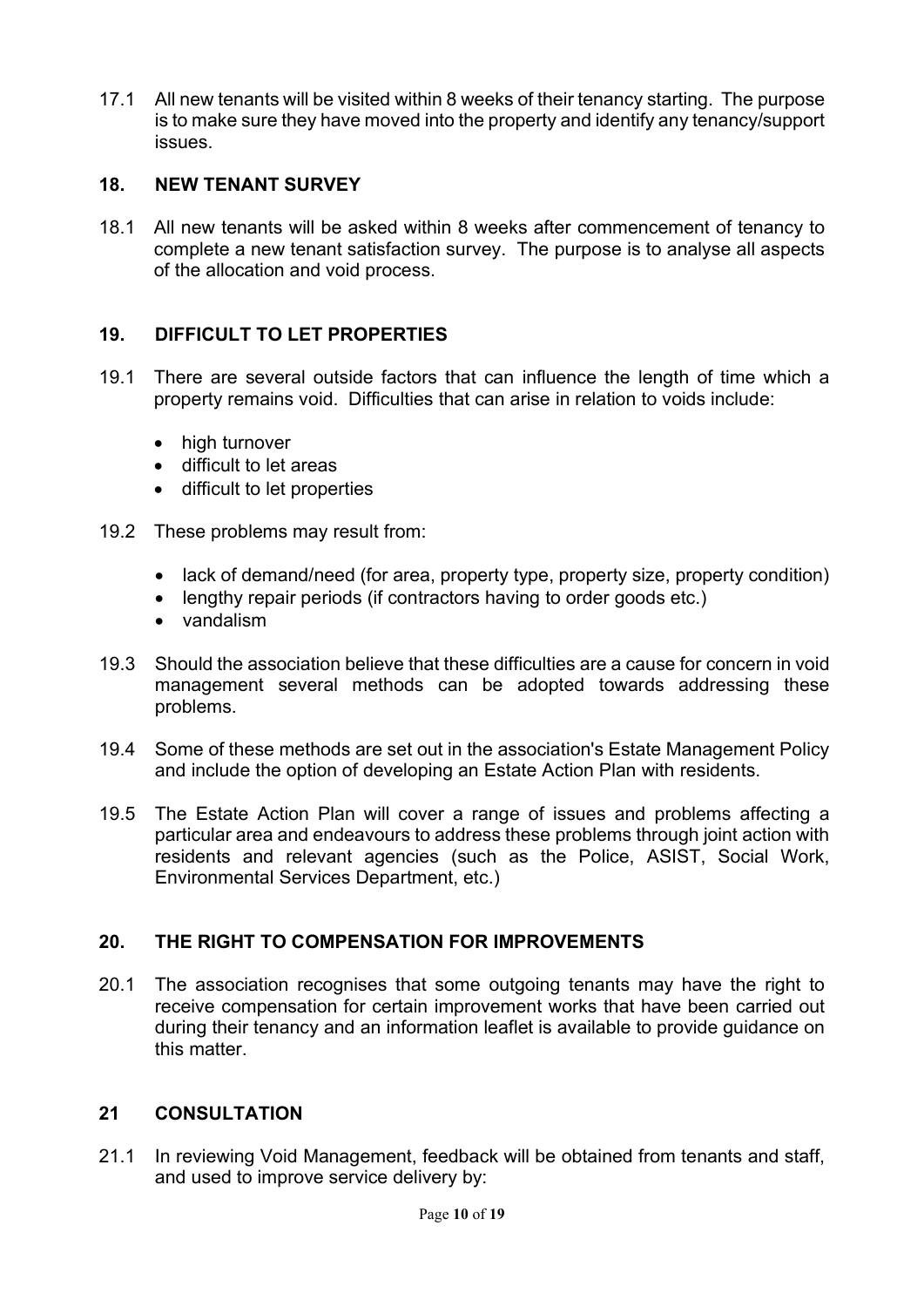- Obtaining feedback on new tenants' satisfaction with the property and the void service through the New Tenant Visit.
- monitoring comments and complaints from tenants and applicants

#### 22. PERFORMANCE MANAGEMENT

- 22.1 Day to day performance in all aspects of void management is monitored using the association's housing management software. This is an efficient and effective monitoring tool and allows for good joined up working between the sections and facilitates an overview of performance across all the areas associated with void management.
- 22.2 Computer records will be maintained up to date to show details of our inspections, findings, outcomes and all other associated void management work.
- 22.3 The association sets performance targets and priorities for all activities associated with empty properties e.g. target times for inspecting vacated dwellings and for carrying out repairs. External contractors involved in the void procedure will also be set targets and standards in terms of safety checks and repair timescales.
- 22.4 Below is a summary of the key performance measurements set by the association:
	- Void loss is reported quarterly to the Housing and Property Services Sub-Committee. This should be stated as a % of the Monthly Debit and cumulatively as a % of the cumulative annual debit. As at 2021/2022 the target is 0.65% and this is reviewed annually by the Leadership Team.
	- The days taken to let voids are reported regularly to the Housing and Property Services Sub-Committee with average number of calendar days highlighted against targets set. As at 2021/2022 the target is 25 calendar days and our average letting period is measured against this. This is reviewed annually by the Leadership Team.
	- Void repair work will be completed in either 24 hours, 3 or 7 calendar days. Once keys have been received, the association have until the close of business the next working day to inspect the void property and issue works to the contractor. The post inspection will be carried out, usually by the Property Services Officer, on the same day the work is complete, this inspection may be carried out jointly with the contractor. The performance in meeting these void repair targets is reported regularly to the Housing and Property Services Sub Committee.
- 22.5 The association will publish its performance on void management against key performance indicators through its Annual Report / Newsletters.

#### 23. APPEALS AND COMPLAINTS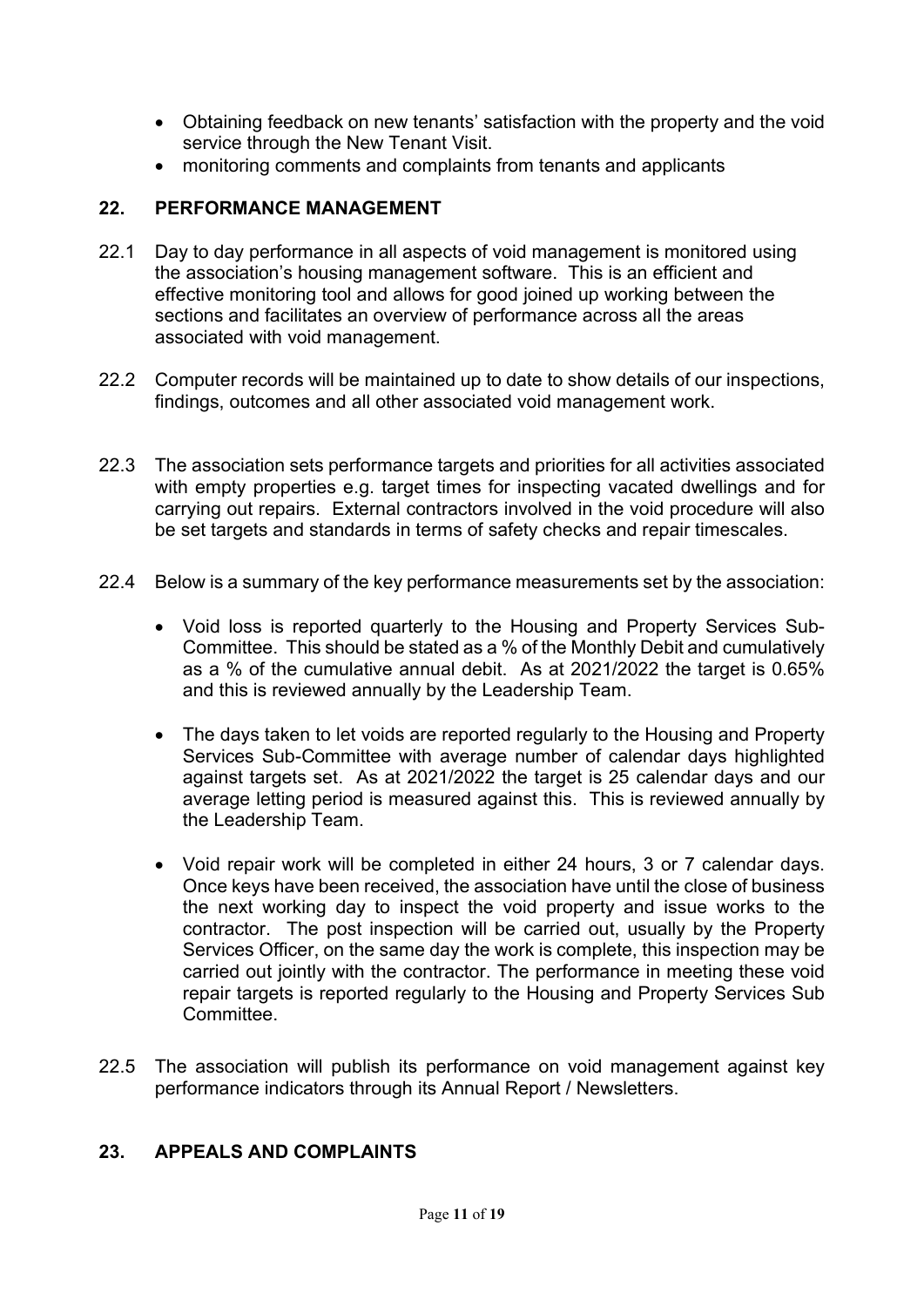23.1 Appeals or complaints against our operation of this policy will be processed through the association's complaints handling procedure, which is available at the associations office or on our website.

#### 24. TRAINING

24.1 Prior to the implementation of this policy, training will be provided to all relevant staff. Ongoing training requirements will also be regularly reviewed.

#### 25. EQUALITIES COMMITMENT

- 25.1 Cloch Housing Association Ltd is committed to tackling discrimination on the grounds of sex or marital status, racial grounds, or grounds of disability, age, sexual orientation, language, social origin, or of other personal attributes, including beliefs or opinions, such as religious beliefs or political opinions.
- 25.2 Cloch seeks to embrace diversity, promote equal opportunities for all and eliminate any unlawful discrimination in all areas of our work.

#### 26. POLICY REVIEW

26.1 This policy will be reviewed every three years, unless amendment is prompted by a change in legislation, operational requirements or customer feedback. The Policy will be reviewed in consultation with tenants and staff.

#### 27 POLICY AVAILABILITY

27.1 This document can also be provided in large print, braille, audio or other nonwritten format and in a variety of languages, on request.

#### **APPENDICES**

Appendix 1 – Cloch HA Minimum Lettable Standard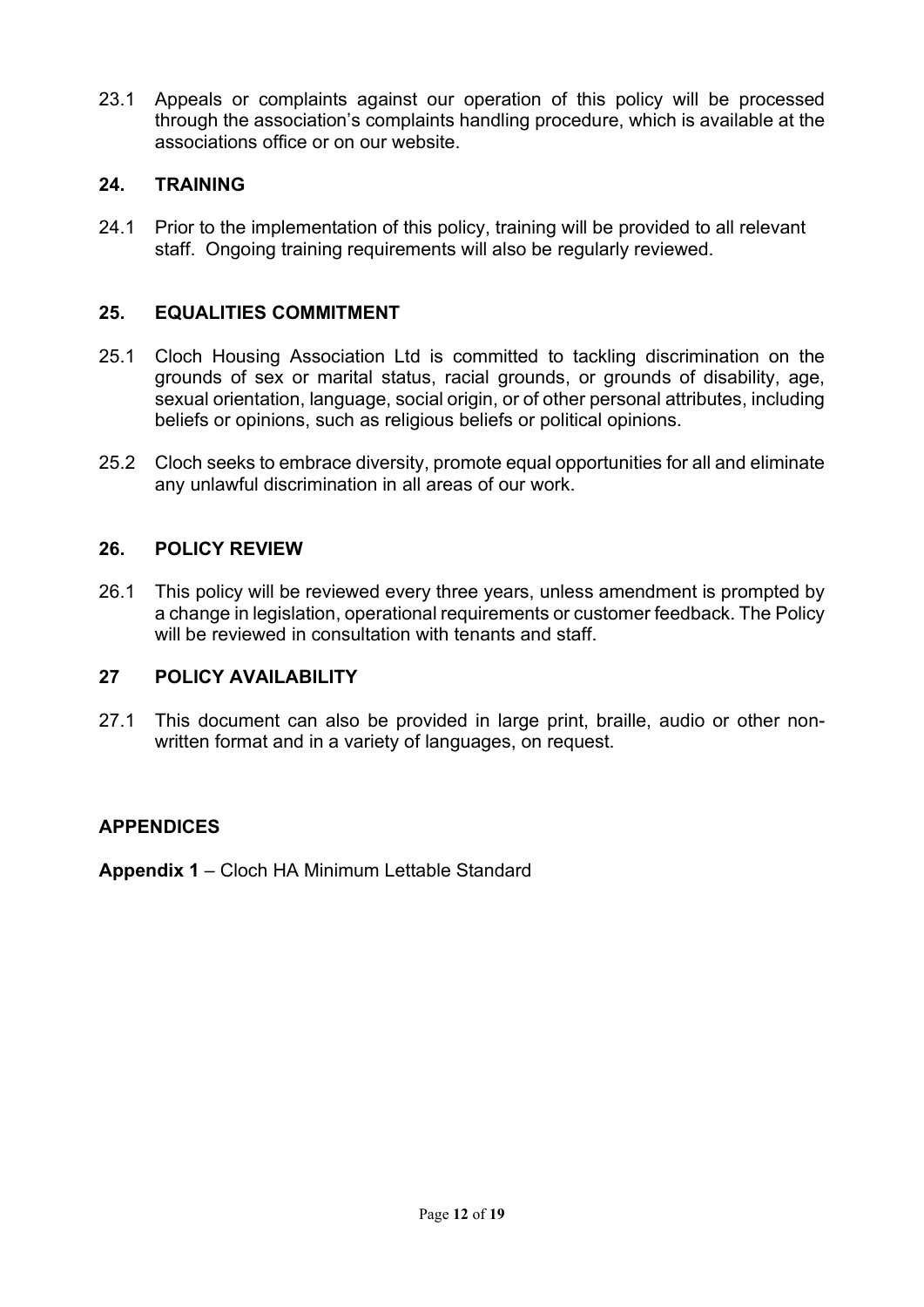

Cloch Housing Association Ltd

#### MINIMUM LETTABLE STANDARD FOR VOID HOUSES

- 1.0 A minimum letting standard identifies repairs, works, and associated legislative safety checks that should be identified and carried out as part of the Void Procedure implemented by the Association to class the property as "ready to let".
- 2.0 The letting standard also aims to provide a consistent approach to ensuring the quality of void properties returned as "ready to let", whilst also taking into consideration value for money and also meeting expected void re-let targets.

#### 3.0 Clear Out/Clean:

- 3.1 Properties should be cleared of furniture and other items belonging to previous tenants. Carpets and blinds may have been left by the previous tenant, where this is the case, the carpets will have been cleaned. Should the new tenant not wish to keep these carpets they are responsible for uplift and disposal.
- 3.2 A "needle sweep" should be instructed to an appropriate contractor if required.
- 3.3 The property should be free from dirt and dust. General cleaning will consist of the following:

#### 3.3.1 General:

Wash down all woodwork, window frames and radiators as required.

#### 3.3.2 Kitchen:

Wash down all work surfaces, unit doors, sinks & taps. Clear out and wash all drawers and internals of wall & base units and tops of wall units. Sweep & mop floor with disinfectant.

#### 3.3.3 Bathroom:

Wash down all sanitary ware (and shower where applicable). Wash down all tiles. Sweep & mop floor with disinfectant.

#### 3.3.4 Living room / Dining area / Bedrooms:

Sweep & mop all floors with disinfectant

#### 4.0 Central Heating:

4.1 All houses have been provided with central heating.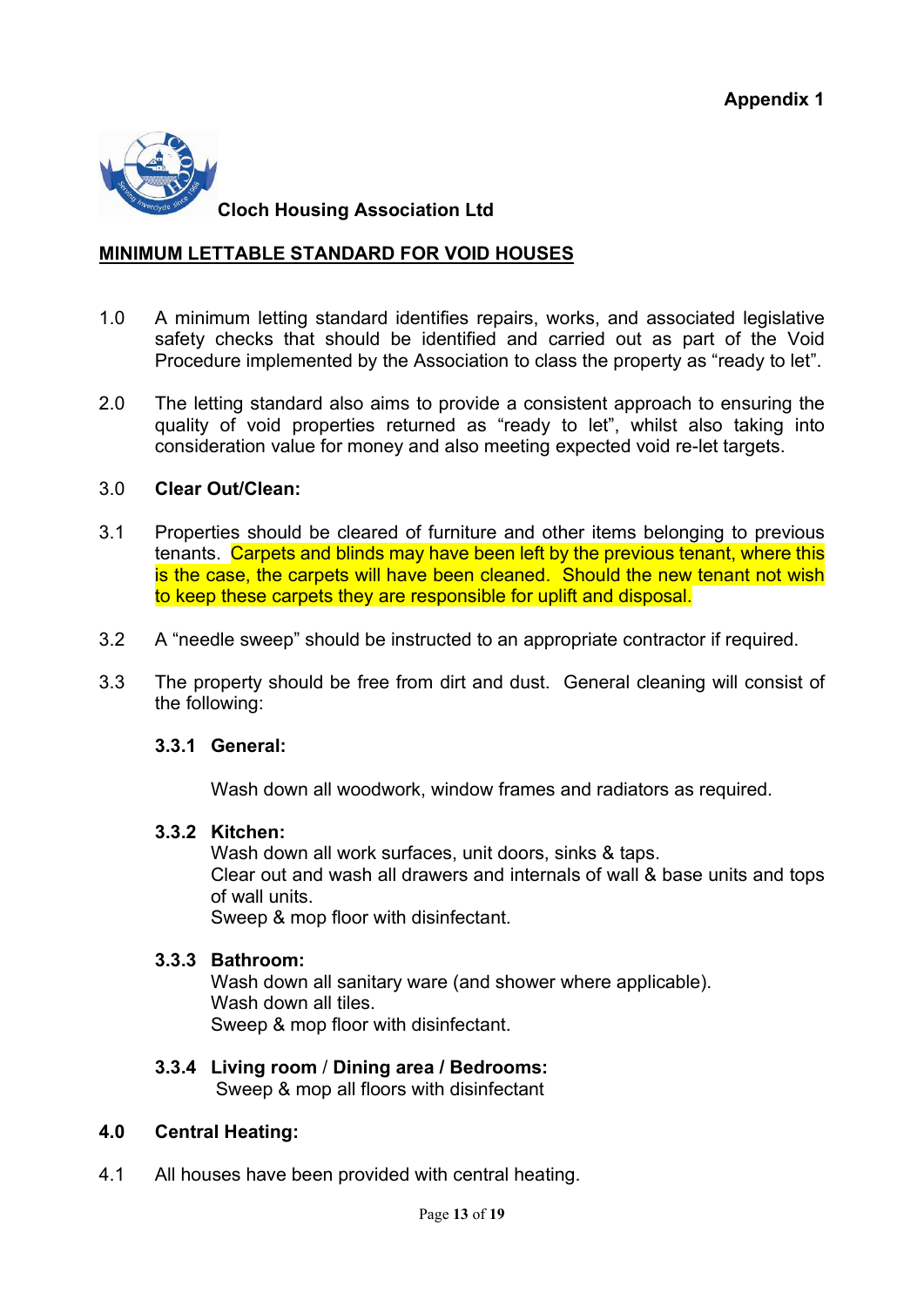4.2 Gas central heating boilers will have a gas safety check carried out and a copy of the inspection certificate issued to the new tenant. Any remedial works will be agreed between the contractor and the Association.

#### 5.0 Electrical Installation:

- 5.1 The electrical installation will be checked and a copy of the certificate of inspection issued to the new tenant. Any remedial works will be agreed between the contractor and the Association.
- 5.2 Where non-standard fittings are noted such as lights, switches / sockets, these should be removed if indicating comment on the electrical inspection certificate.
- 5.3 Light fittings such as spotlights / wall lights should only be left if they pass the electrical inspection. Thereafter if the new tenant wishes to keep them then they will become their future responsibility. If not, they should be removed.

#### 6.0 Cookers and White Goods:

6.1 Where the Association has provided an electric cooker and other white goods they will be checked to see that they have been PAT tested and are working correctly otherwise they will be **removed/recycled.** 

#### 7.0 CO Detector:

7.1 In houses with individual gas boilers, the Association will have fitted a carbon monoxide detector which will be checked as part of the gas safety check.

#### 8.0 Smoke Alarm/Heat Detector LD2 System:

8.1 Smoke and Heat detectors will have been fitted in all houses and will be checked to ensure that it is operating correctly; and further tested if parts of a fire alarm or warden call system.

#### 9.0 Warden Call/Door entry:

9.1 Where the Association has fitted a warden call system (consisting of a speech unit and/or pull-cords, and/or a door entry system); these systems will be tested to ensure that they are operating correctly.

#### 10.0 Windows:

10.1 All windows will be checked to ensure that they are fully operational and safe to use. Window keys will be available where locks are fitted.

#### 11.0 Doors:

11.1 New tenants should be provided with two sets of keys for all entrance doors including where applicable front and rear doors to the property and / or close entrance. If only one set of keys are provided by the outgoing tenant, the lock(s) should be changed and the former tenant re-charged.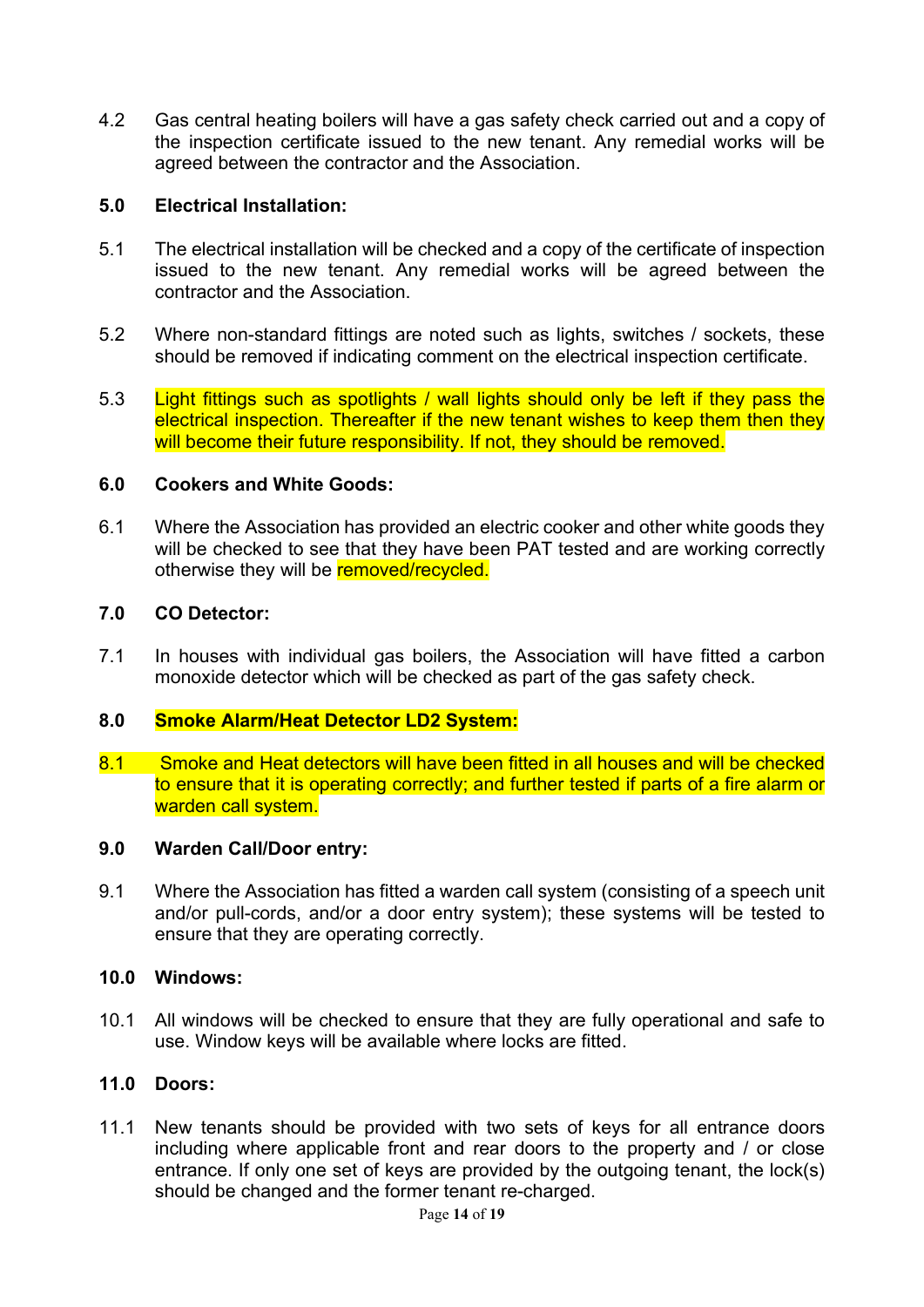- 11.2 Where fobs are required for secure close entry doors, the new tenant should also be provided with two fobs.
- 11.3 Entrance doors to properties will be checked to ensure they have secure locks, door-closers (where applicable), and all ironmongery and fittings are secure.
- 11.4 All external doors should be wind and watertight.
- 11.5 Internal doors classified as fire doors will be fitted with door-closers and checked to ensure all fire and smoke proofing methods are to standard.
- 11.6 Bathroom doors will have a locking device.
- 11.7 All doors will be checked to ensure proper closing action and secure ironmongery.
- 11.8 Damaged doors should be repaired; where they are irreparable they will be replaced.
- 11.9 Doors opening to the outside will be wind and watertight.

#### 12.0 Kitchen:

- 12.1 Kitchen units will be checked to ensure that doors and drawers are operating properly. Worktops will be checked to make sure that they are adequately sealed and free from serious disrepair.
- 12.2 Any units or worktops considered to be damaged and beyond economic repair will be replaced.
- 12.3 Taps / waste will be checked to ensure that they are in correct working order.

Slip resistant flooring, where fitted by the Association, will be checked and replaced if badly damaged.

#### 13.0 Bathroom/Shower Room:

- 13.1 Sanitary ware will be inspected.
- 13.2 Any items damaged or beyond repair will be replaced.
- 13.3 Grab rails will be checked to ensure that they are secure to use.
- 13.4 Where a shower is noted it will be checked to ensure that it is correctly installed, in good operation and all associated tiling or wall boards and rails are in working order. This also includes the electrical installation. Any shower poorly installed and failing the electrical inspection should be replaced.
- 13.5 Any badly damaged tiling in the bathroom likely to cause water ingress should be attended to.
- 13.6 Slip-resistant flooring, where fitted, will be checked, and replaced if damaged.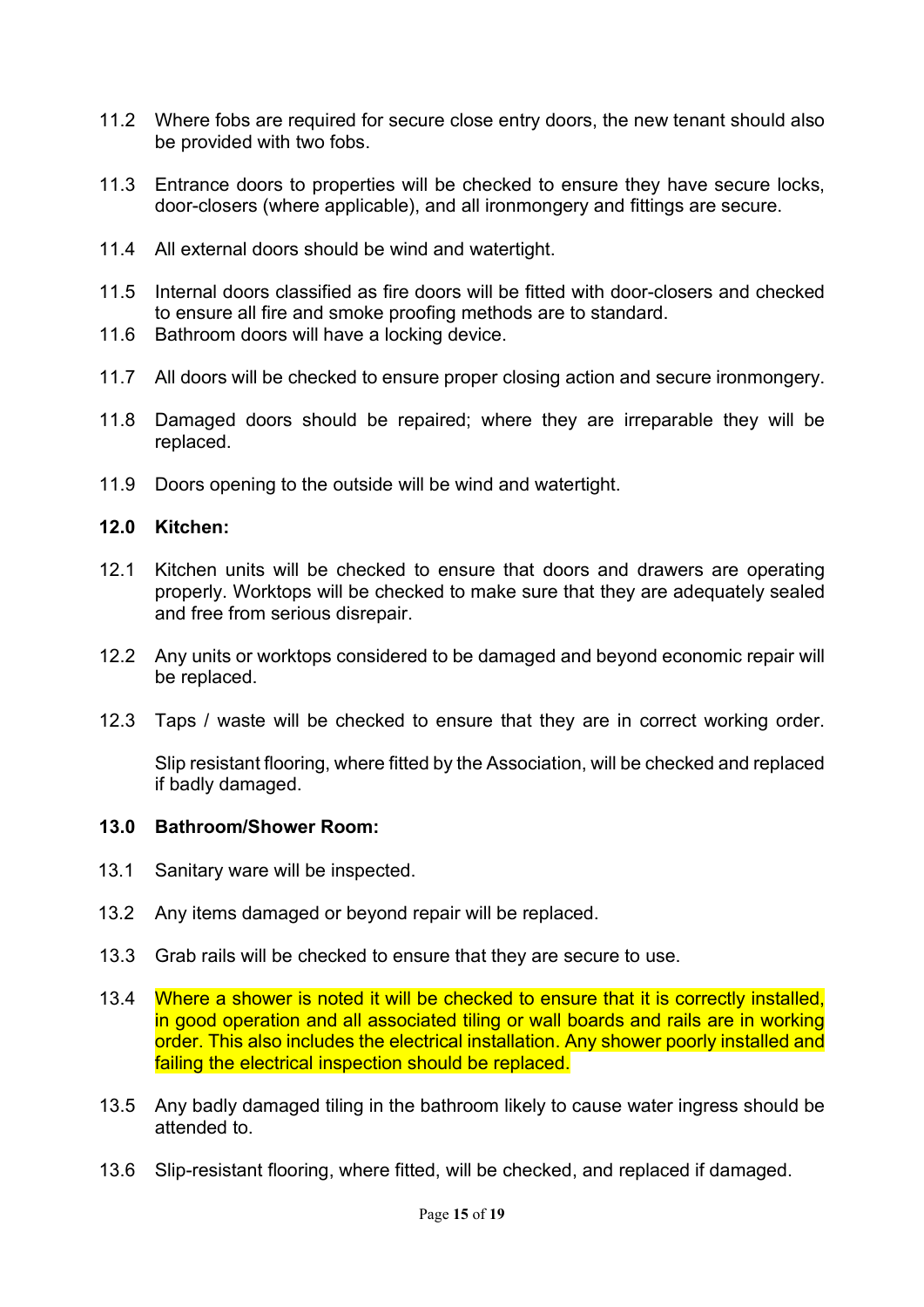#### 14.0 Woodwork:

- 14.1 Uneven flooring likely to cause a trip hazard or make carpet-laying difficult will be repaired/replaced or overlaid with plywood in the worst case.
- 14.2 Particularly squeaky floors will be re-secured where possible.
- 14.3 Other items of woodwork, such as skirting and door facings, will be renewed if missing or badly damaged.

#### 15.0 Decoration:

- 15.1 The tenant is responsible for the decoration within the house
- 15.2 If the Association considers that the decoration is in a poor condition and likely to deter potential tenants, then all or parts of the house will be decorated as required.
- 15.3 All graffiti should be instructed for removal as part of the void works.

#### 16.0 Communal Facilities & Services:

16.1 The Association will manage, regularly inspect and service, and maintain these facilities as part of the estate management programme to ensure that they remain safe and suitable for their uses.

#### 17.0 External Areas:

- 17.1 Garden areas, paths, drying greens, parking areas, and any other external grounds within the boundaries of the Association's property will be inspected and maintained on a regular basis to ensure that they are safe and suitable for their uses.
- 17.2 Where gardens are severely overgrown or in need of attention grass and hedges should be cut, paths weeded, items and litter removed

#### 17.0 General Standard:

- 17.1 The Association aims to maintain a generally high standard of housing and will therefore respond positively to requests for repairs that are considered appropriate and reasonable.
- 17.2 In schemes where houses are considered potentially difficult to let, additional works may be carried out to void houses with a view to making them more let table.
- 17.3 Requests for major repairs or improvements within any void house will need to be considered in conjunction with the Association's programme of replacement and upgrading of building components which is drawn up and implemented annually across the housing stock and which takes account of maintenance requirements, changing needs, and the life cycle of components.
- 17.4 All non-standard items agreed by the new tenant as their responsibility (i.e. showers, light fitting etc) should also have a note put on SDM to ensure that no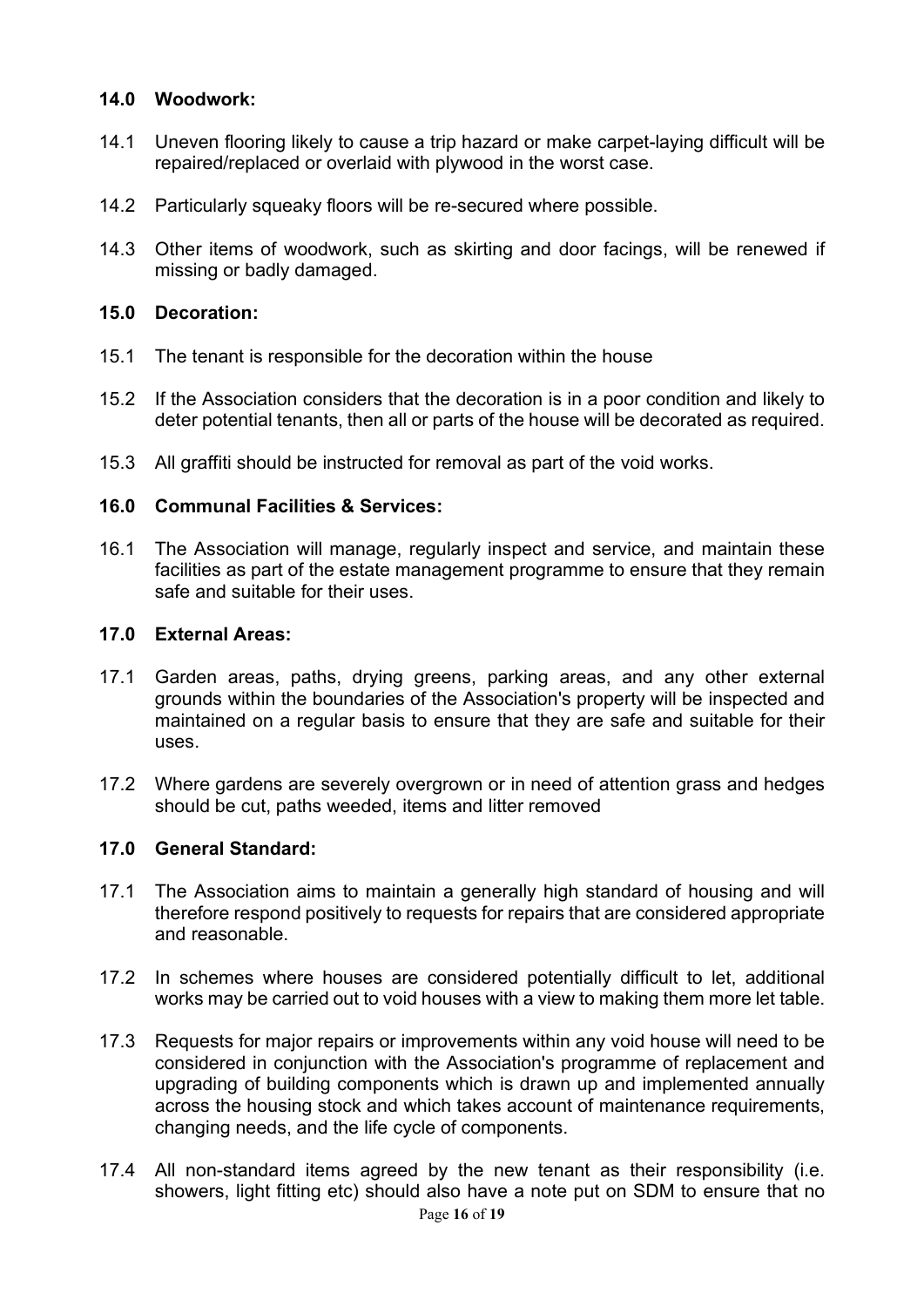repairs are instructed.

17.5 A post inspection must also be carried out by the Property Services Officer to ensure that all repairs are complete to the required quality, that value for money has been achieved, and that the completed gas and electric certificates have been received and the systems are safe and fully operational prior to presenting the property back to Housing Services as "Ready to Let"

Revised August 2021.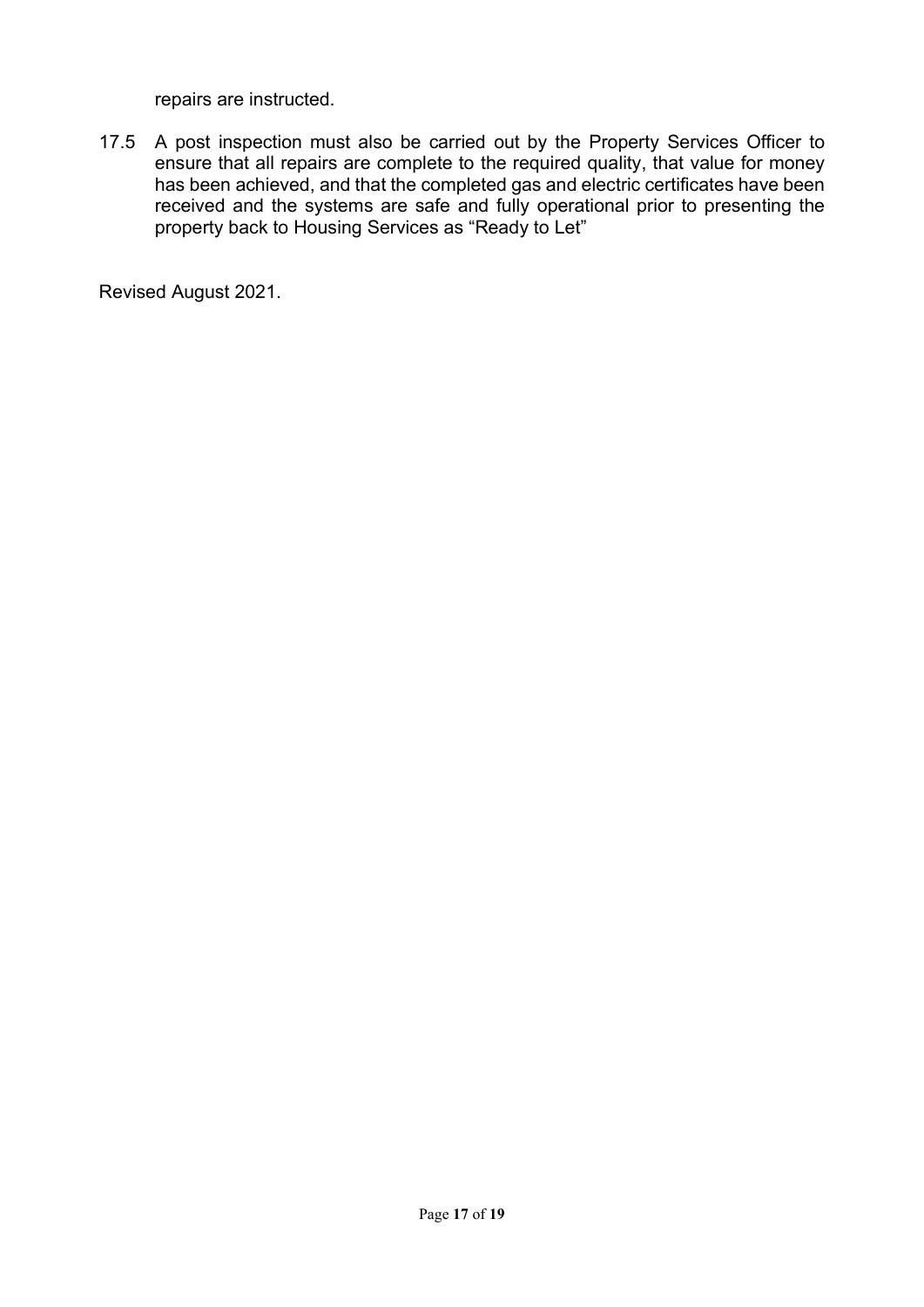

| <b>CLOCH HOUSING ASSOCIATION LTD</b>         |                                              |
|----------------------------------------------|----------------------------------------------|
| <b>Policy Name</b>                           | <b>Void Management</b>                       |
| <b>Policy Category</b>                       | <b>HM</b>                                    |
| <b>Policy Number</b>                         | 042                                          |
| <b>Date Adopted</b>                          | 01/04/2012                                   |
| <b>This Review</b>                           | 19/08/2021                                   |
| <b>Next Review</b>                           | <b>August 2024</b>                           |
| <b>Equalities Impact Assessment Required</b> |                                              |
| Link to other policies                       | Tenant's Handbook, Estate Management,        |
|                                              | Death of a Tenant, Allocations, Legal Action |